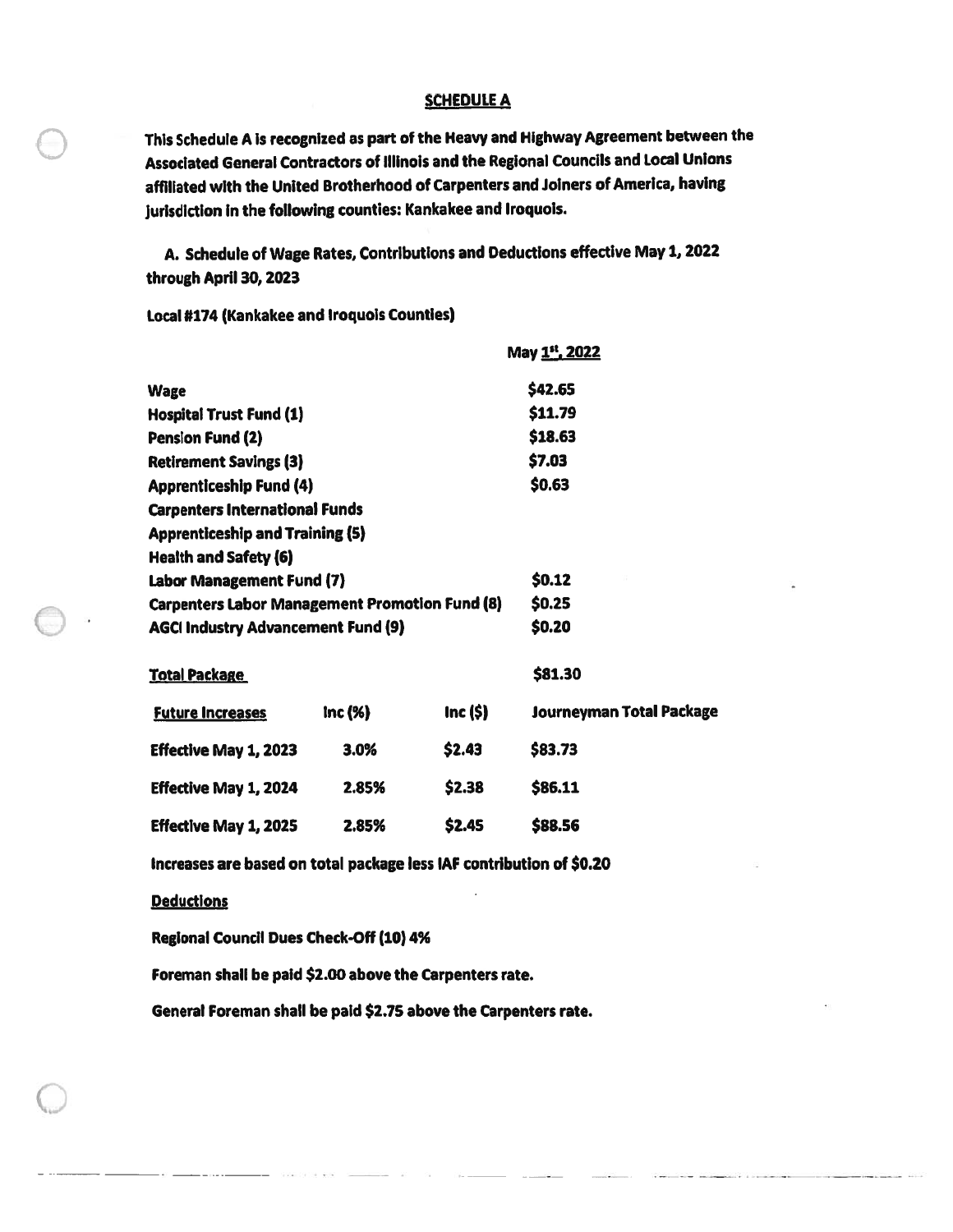For all counties covered by Schedule A, an employee will be paid a premium of one dollar (\$1.00) per hour over the applicable wage rate for the various classifications (Journeyman, Apprentice, etc.) when performing the following:

\* Erecting/DismantlIng towers and scaffolds over (40) feet In height.

\* Pile Driving when an employee provides current documentation as to being <sup>a</sup> certified welder.

\* Handling Irritant treated lumber or material which is harmful to either body or clothing. This does not include oiled forms.

\* Working fifteen (15) feet or more below groun<sup>d</sup> level in sheeted holes or water levels in cofferdams

See Article 11 PremIum Work for more details.

There shall be no pyramiding of premiums, that is, not more than one (\$1.00) per hour will be paid for any combination of above activities.

B. Contributions and Deductions:

(1), (2), (3), (4), (5), (6), (7), (8), (9) One check made payable to Carpenters Trust Funds for Hospital, Pension, Retirement Savings, Apprenticeship, International Training Fund, Labor Management/Education/Development Fund, AGO Industry Advancement Fund combined and mailed to P.O Box 94432, ChIcago, IL 606904460.

(10) The 4% Regional Council Check-Off shall be remitted on <sup>a</sup> separate form provided by the Mid-America Carpenters Regional Council, <sup>12</sup> East Erie Street, Chicago, IL 60611.

## C. Distributions:

The Local Union may distribute any par<sup>t</sup> of the future negotiated wage increases Into the exIsting negotiated funds, provided, such Increase Is requested and AGC of Illinois Is notified at least (60) days prior to its effective date on each anniversary of this Agreement. Changes In contribution amounts to any of the Funds listed In this Schedule <sup>A</sup> shall only be made annually on the Agreements anniversary dates and under no circumstances can monies be deducted from the basic labor rate, as such is prohibited by the Illinois Department of Labor. When the Union notifies AGC of Illinois of its request, whereupon an Addendum In writing describing such change (s) shall be incorporated in this Agreement.